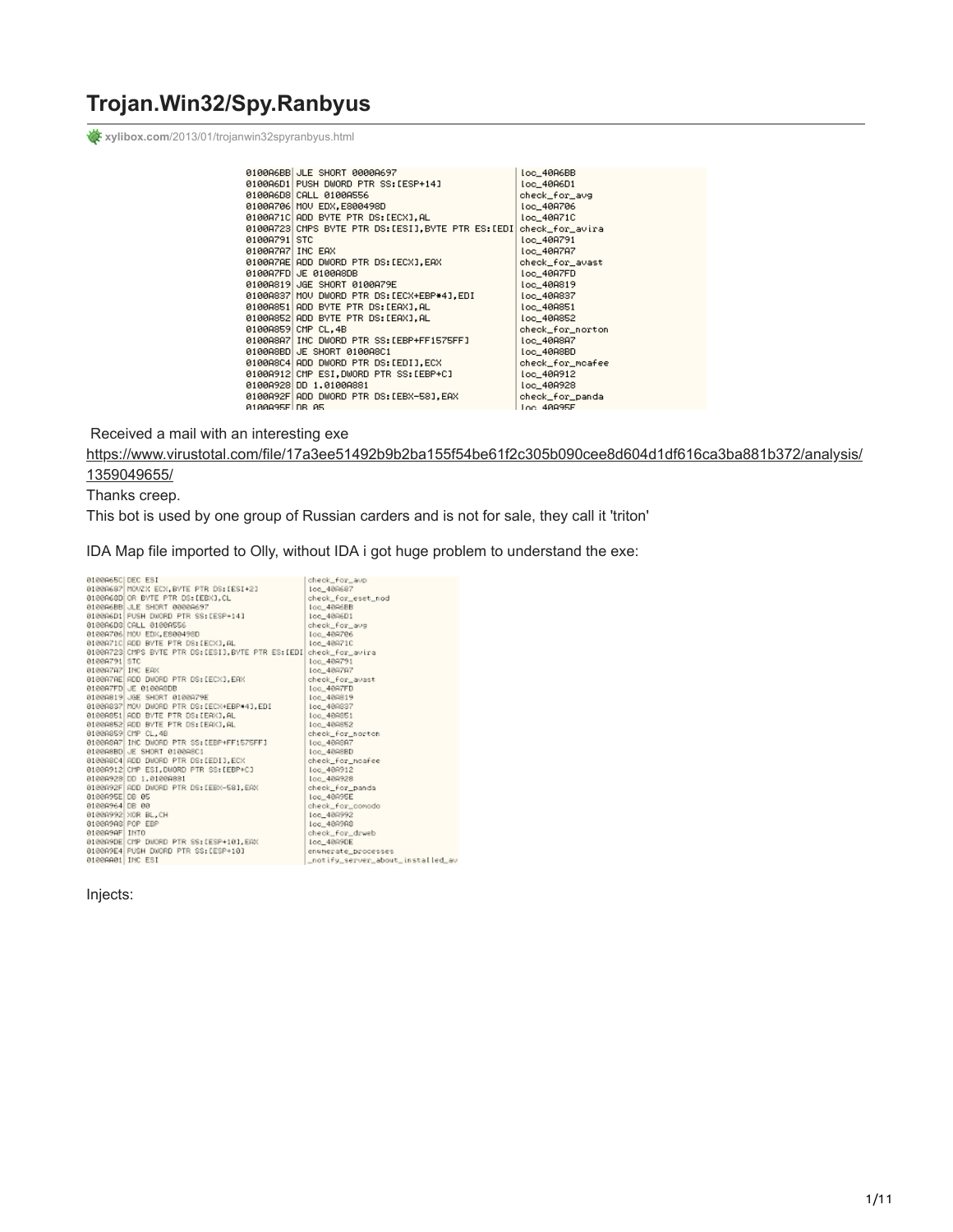01007AB7 SHR CL, 0D4<br>01007AB7 SHR CL, 0D4<br>01007AB3 HOU WORD PTR DS: [ESI+16], AX<br>01007B28 HOU WORD PTR DS: [ESI+16], AX<br>01007B28 HOU WORD PTR DS: [ESI+F], EAX<br>010072B3 DEC ESI<br>010072B3 DEC ESI<br>010072B3 DEC ESI<br>010072B3 DEC

inject\_firefox<br>inject\_BBClient<br>inject\_ContactNG uninstall\_itself<br>inject\_javaw<br>loc\_407BB9 loo\_40/BB9<br>inject\_info<br>loo\_407C28<br>sub\_407C43<br>sub\_407C68<br>loo\_407C68 loc\_487C98<br>sub\_487C90<br>loc\_487CE1 ion\_4070E1<br>inject\_cbnsin<br>inject\_webwoney<br>inject\_webwoney<br>inject\_browser<br>inject\_browser<br>ion\_407007<br>inject\_jawa<br>ion\_407E4F<br>ion\_407E4F<br>ion\_407E4F<br>ion\_407E4F loc\_407EA8<br>inject\_UniStream<br>inject\_tiny start\_install\_thread<br>inject\_translink<br>main\_as\_not\_injected

Decoded strings (some, not everything):

 $&$ pp=1 reg add " &files=1 nabagent.exe putty.exe [MOUSE R %dx%d] **POST** SeShutdownPrivilege UniStream.exe cbsmain.exe **HKLM\** jawt.dll  $&$ net=1 disk%u.xml &scrn=1  $&cmd=1$ UZ.DB3 **GET** iexplore.exe ThunderRT6FormDC com.bifit.harver.core.DocumentBrowserFrame drweb.exe nabwatcher.exe **WINNT** bc\_loader.exe avfwsvc.exe [VK\_END] .iBank\* aswupdsv.exe %s\tmp%xa%04d.\$\$\$ VservletsVibc bclient.exe EnableLUA secring client7.exe Western Union® Translink™ **Tiny Client-Bank**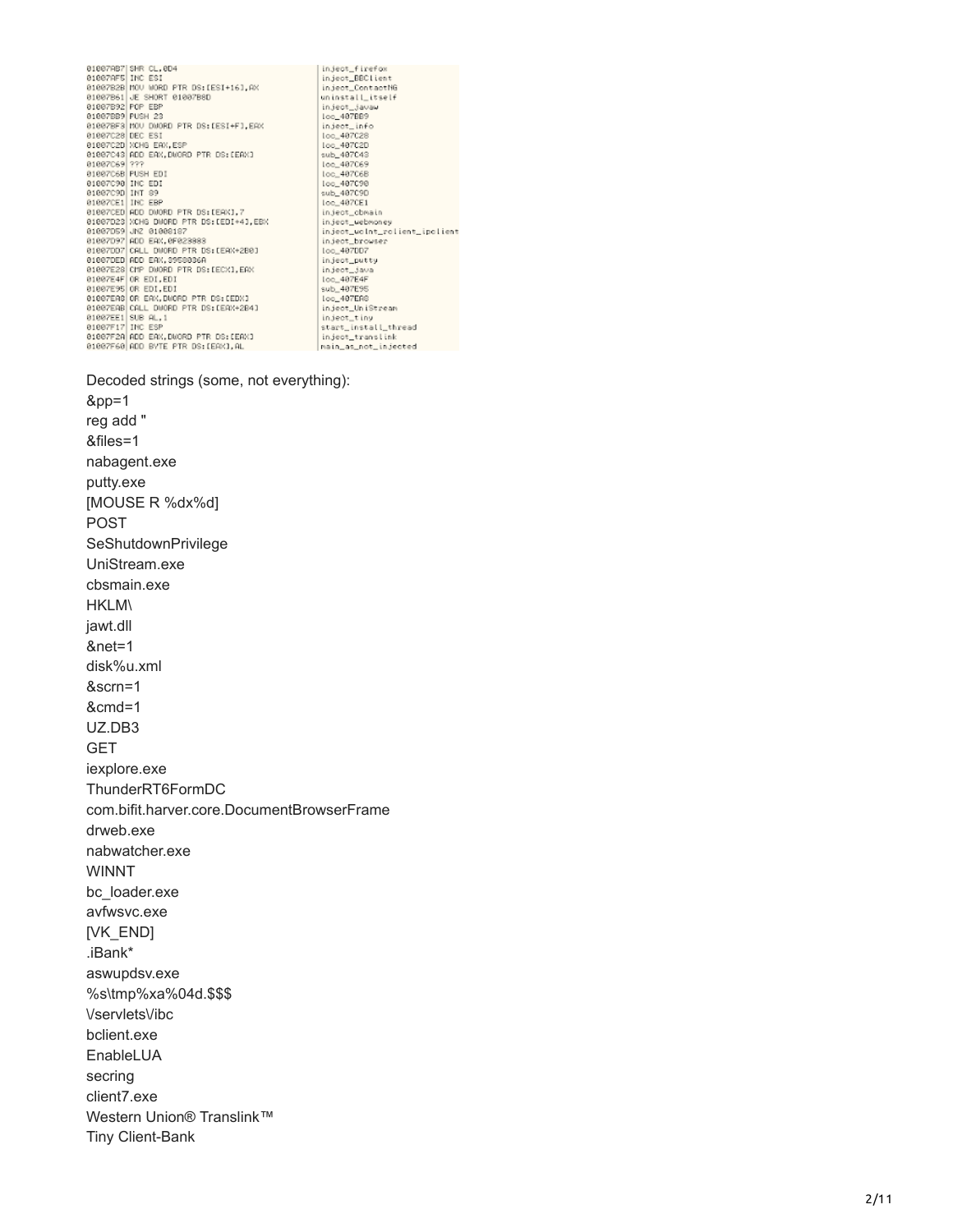/bsi.dll Content-type: multipart/form-data, boundary=%s Edit java.exe sign.key \\.\PhysicalDrive0 inbank-start-ff.exe http://([^:/]+):\*([^/]\*)(.+) Content-Disposition: form-data; name="data"; filename="1" clbank.exe **BBClient.exe WS2\_32.DLL** ComSpec iscc.exe SOFTWARE\Wow6432Node\Microsoft\Windows\CurrentVersion\Run avengine.exe https:///ibank.alfabank.ru WebMoney Keeper Classic » Âõîä a:\keys.dat https:\/\/ibank.prbb.ru oncbcli.exe logs nortonantibot.exe ContactNG.exe **BUTTON** wclnt.exe ashwebsv.exe mj=%u&mi=%u&pt=%u&b=%u&dc=%u sgbclient.exe cbsmain.dll avmailc.exe Software\Microsoft\Windows NT\CurrentVersion\ winlogon.exe webmoney.exe egui.exe /c del  $-9/6s$ auth-attr-\d+-param1=.\*&auth-attr-\d+-param2=.\* intpro.exe vshwin32.exe firefox exe mcshield.exe Password: nabmonitor.exe UNIStream®. Àóòåíòèôèêàöèÿ. Software\Microsoft\Windows\CurrentVersion\Policies\System &file=2 http://e71koapi.org/lc5dx/index.php rclient.exe .jks cfp.exe translink.exe http://pulden376-seven3.in/doEst71beG/index.php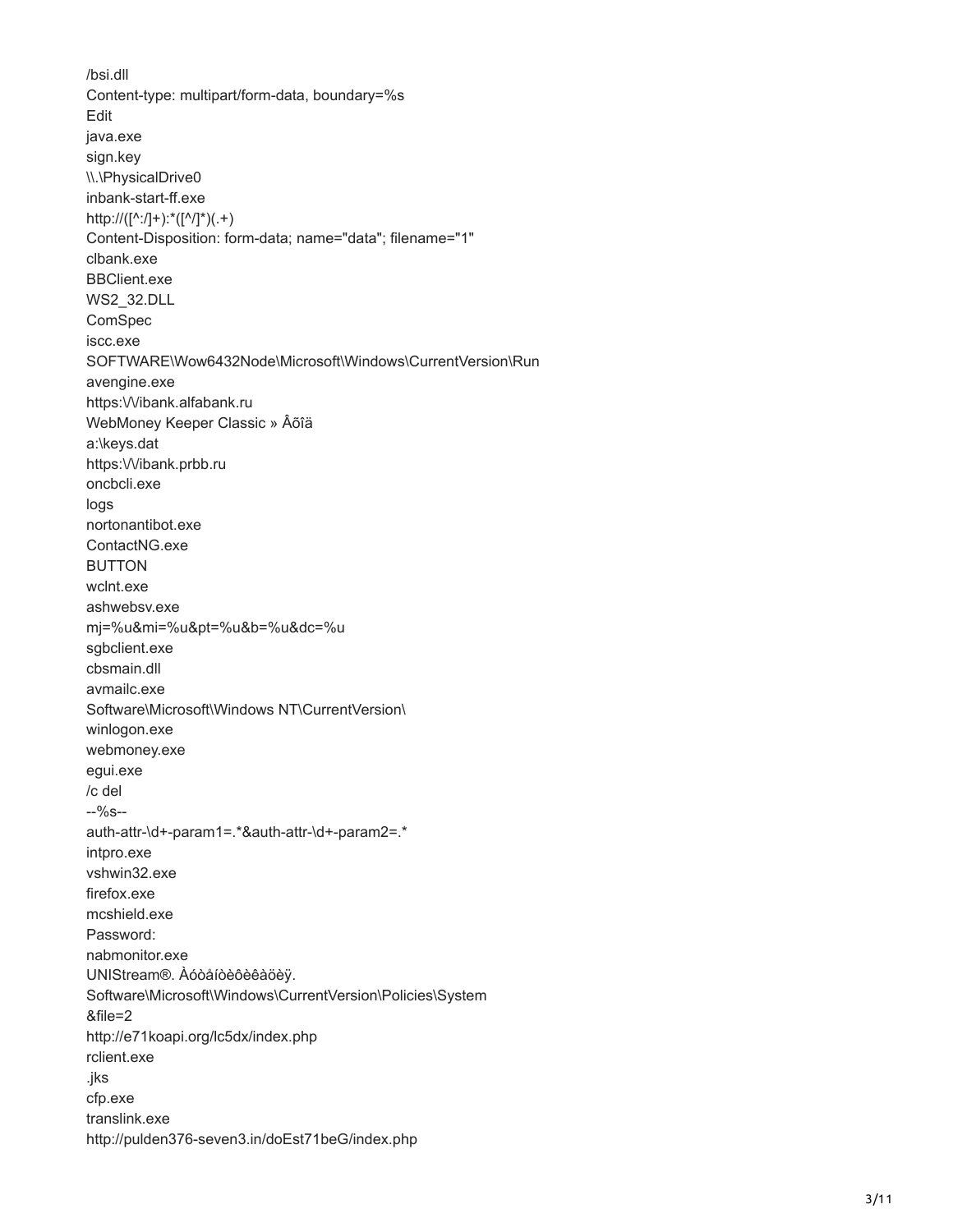Content-Transfer-Encoding: binary ntvdm.exe SysDebug32 %s?id=%s&session=%u&v=%u&name=%s &av= avp.exe System\CurrentControlSet\Services\SharedAccess\Parameters\FirewallPolicy\StandardProfile\AuthorizedApplications\List cmdagent.exe WINSCARD.DLL " /v EnableLUA /t REG\_DWORD /d 0 /f bankcl.exe Software\Microsoft\Windows\CurrentVersion safari.exe avconsol.exe elbank.exe username=.\*&password=.\* pubring=(.\*) javax.swing.JFrame secring=(.\*) javaw.exe ISClient.exe JVM.DLL bk.exe http://([^:/]+)/.+ auth-attr-\d+-param1=(.\*)&auth-attr-\d+-param2=([^&]\*) ekrn.exe sched.exe avgnt.exe avwebgrd.exe startclient7.exe master.key avsynmgr.exe SOFTWARE\Microsoft\Windows NT\CurrentVersion\Winlogon

Aleksandr Matrosov know better than me this threat go have a look his article: <http://blog.eset.com/2012/12/19/win32spy-ranbyus-modifying-java-code-in-rbs>

Let's do directly to the panel...

Login:

|        | Регистрация       |
|--------|-------------------|
| Логин  |                   |
| Пароль |                   |
|        | Войти<br>Сбросить |

Statistics: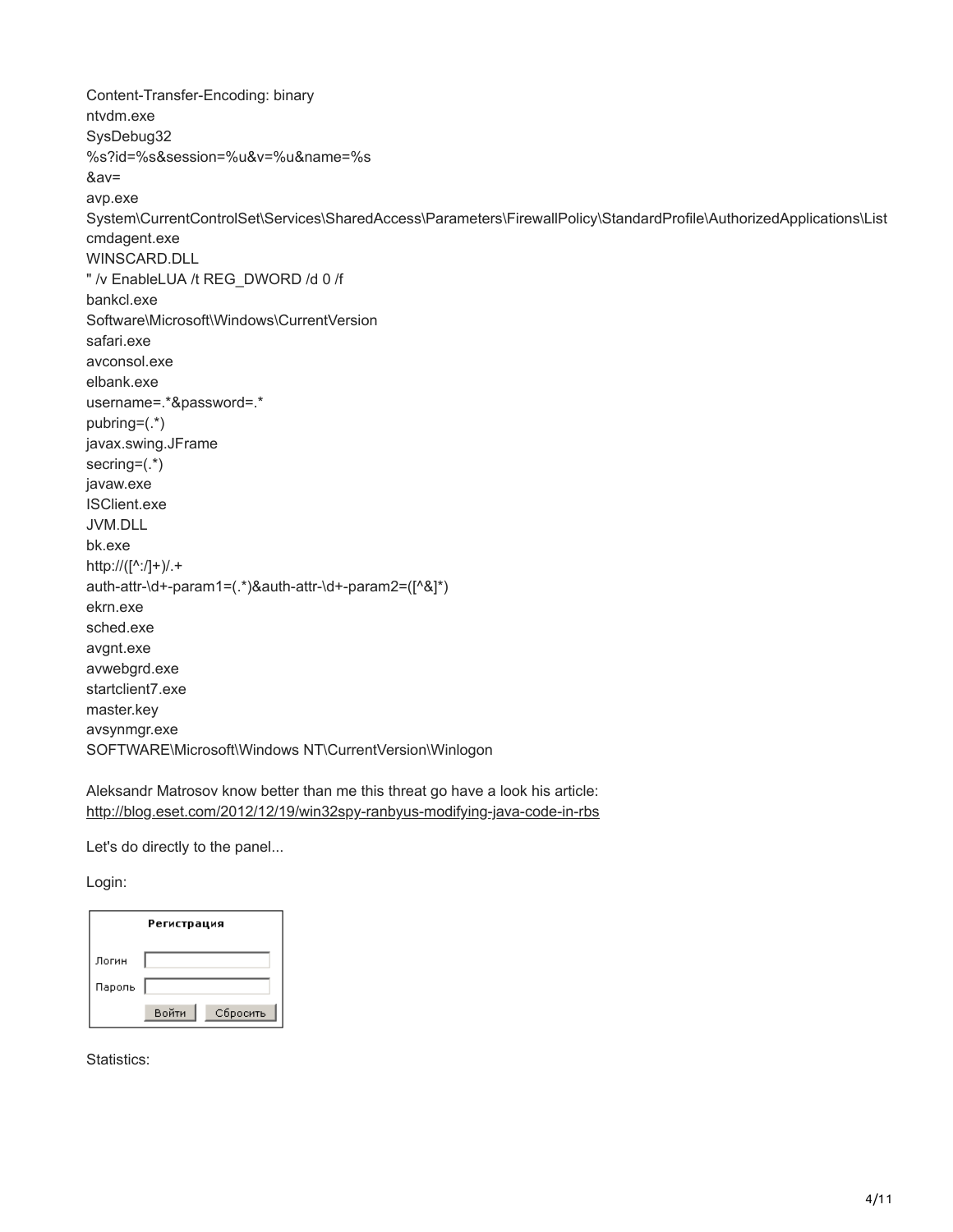| Статистика                           |                          |  |
|--------------------------------------|--------------------------|--|
| <b>SCANDS</b>                        | <b>FRS</b>               |  |
| <b>King around</b>                   | THE OWNER                |  |
| tera senerant a<br><b>New Street</b> | <b>WE</b>                |  |
|                                      | $\sim$                   |  |
|                                      |                          |  |
| <b>SEASAURE</b>                      | ٠                        |  |
| <b>SERACE</b>                        | <b>THE R</b>             |  |
| <b>SOUTH</b>                         | 10                       |  |
| <b>MANUE</b>                         | <b>WAY</b>               |  |
|                                      |                          |  |
| <b>Hinday 202000</b>                 |                          |  |
| Males 2144.                          | $-1$                     |  |
| <b>Winters False For</b>             |                          |  |
| Hindam Links                         | DOM:                     |  |
|                                      |                          |  |
|                                      | 167                      |  |
|                                      | <                        |  |
|                                      | <b>NG</b>                |  |
|                                      | <b>DO</b><br><b>HALL</b> |  |
|                                      | <b>COS</b>               |  |
|                                      | 201                      |  |
|                                      | $10^{\circ}$             |  |
|                                      | will be                  |  |
|                                      | $-10-1$                  |  |
|                                      |                          |  |
|                                      |                          |  |
|                                      |                          |  |
|                                      |                          |  |
|                                      |                          |  |
|                                      |                          |  |
|                                      |                          |  |
|                                      |                          |  |

## Active bots with smartcard:

| <b>Phone</b><br>+ Delpin | Богы селайк                           |                                                   |         |                             |              |                   |  |
|--------------------------|---------------------------------------|---------------------------------------------------|---------|-----------------------------|--------------|-------------------|--|
| $+$ Control              | <b>BUILDER</b>                        |                                                   | 1499 11 |                             |              |                   |  |
|                          | 1 PASSAGE SERVICE                     | <b>Andre recover</b>                              |         |                             |              |                   |  |
|                          | I GRESSING ANNUAL AND A PARTIES.      |                                                   |         | says year not \$30 business |              |                   |  |
|                          | a newspation and conspirate to        |                                                   |         | HOVER LILLY line            |              | <b>Duesday</b>    |  |
|                          | a montainproperty and a filled manual |                                                   |         | that shar law.              |              | Tot meeter        |  |
|                          | I HOFFER, HEATH INTERNATIONAL         |                                                   |         | MAY 1047 Text               |              | <b>W</b> National |  |
|                          | CHARTERSTANDING AND LONGED IN         |                                                   |         | Hol- LLLT Imm               |              | <b>Ingeles</b>    |  |
|                          | - In prima limited                    | $\frac{1-\alpha}{1-\alpha\sqrt{2}}$ <b>KINNIN</b> |         | more sixth more             | <b>SILLE</b> | <b>Bucker</b>     |  |
|                          | ar Paris Josevi                       | $n = 1$                                           |         | MAY 1047 NAT                |              | <b>National</b>   |  |
|                          | <b>INVESTIGATION</b>                  | Angel 108, 1430                                   |         | that that has Bill business |              |                   |  |
|                          | Aria (2014) 2-DOM                     | $\frac{100}{100000}$ NAMAN -                      |         | HO LEAD INC.                | <b>Sid</b>   | <b>Ingeles</b>    |  |
|                          | Control of the resident party of the  |                                                   |         | terr Line last              | 돰            | <b>Standard</b>   |  |
|                          | IS MARRIAGNON-CONTRACTOR              |                                                   |         | war year on \$2             |              | National          |  |
|                          | D. Der Lifebulliteit Ballantin (B     |                                                   |         | that Little law 200         |              | <b>Jugoslav</b>   |  |

## Screenshots (SR):

| Lane Lan Denne Geo Inn Geo Jane General Innation Advertisings |                         |                                    |  |
|---------------------------------------------------------------|-------------------------|------------------------------------|--|
|                                                               |                         |                                    |  |
|                                                               | <b>ANNEL LIMIT 2010</b> |                                    |  |
|                                                               |                         | $\frac{1}{2}$                      |  |
|                                                               | POSSER                  | <b>Number</b><br>DALLS             |  |
|                                                               | <b>NADAR</b>            | 3.415.43<br><b>Contact</b>         |  |
|                                                               | ENGINED                 | <b>Sactions</b><br><b>Lista</b>    |  |
|                                                               | ESSION                  | <b>Saction</b><br><b>Laskin</b>    |  |
|                                                               | 8.02131210              | <b>Succes</b><br><b>Tucklo</b>     |  |
|                                                               | <b>RIPOLISIA</b>        | <b>Succes</b><br><b>TABRIE</b>     |  |
|                                                               | <b>PERMITTE</b>         | <b>Suppliers</b><br><b>GARDS</b>   |  |
|                                                               | <b>PIREVA BLANK</b>     | <b>Sauting</b><br><b>CARES</b>     |  |
|                                                               | PARKIN                  | Diamond<br><b>CARES</b>            |  |
| $\blacksquare$                                                | <b>EVELYMENT</b>        | <b>Succion</b><br>DAYS             |  |
| $\mathbf{1}$                                                  | <b>FAVOLENCE</b>        | <b>Sunder</b><br>DATES             |  |
| 13                                                            | <b>AUSTRALE</b>         | Swinker<br>Data St                 |  |
| $\mathbf{u}$                                                  | <b>GOODS</b>            | Santas<br>Details                  |  |
| 14                                                            | <b><i>BOILDER</i></b>   | Swifter<br><b>Listade</b>          |  |
| $\mathbf{H}$                                                  | <b>GANCESCO</b>         | <b>Sucions</b><br><b>CARACTER</b>  |  |
| $\mathbf{H}$                                                  | 000313030               | <b>Xacone</b><br><b>Valence</b>    |  |
| $\sqrt{2}$                                                    | COMMEN                  | Succes.                            |  |
| $\mathbf{H}$                                                  | <b>SYNGLESSIA</b>       | <b>Dupations</b><br><b>Vannie</b>  |  |
| $\mathbf{r}$                                                  | <b>BM JEELEN</b>        | <b>Dupotion</b><br><b>Value</b>    |  |
| $\overline{a}$                                                | <b>BURGLERS</b>         | Sautine<br><b>CARES</b>            |  |
| n                                                             | DRIVER                  | <b>Sauder</b><br>DAYS.             |  |
| ٠                                                             | PROFILER                | <b>Sunday</b><br>DAYS              |  |
| $\sim$                                                        | POSSES                  | <b>SWIND</b><br><b>Contact</b>     |  |
| $^{16}$                                                       | PAGEUR                  | <b>Sactions</b><br><b>Long lay</b> |  |

## Clicking on a random day:

|  | n              | <b>ANARCH LINES MALES</b><br>$-1$ | $\sim$                                           |  |
|--|----------------|-----------------------------------|--------------------------------------------------|--|
|  | $\mathbf{r}$   | Pret Instructed                   | 垣                                                |  |
|  | $\Gamma$       | <b>WE WANTED</b>                  | 坜                                                |  |
|  | $\sim$         | <b>INFORME</b>                    | <b>The Co</b>                                    |  |
|  | $\lambda$      | <b>WHILES</b>                     | Contractor<br>7 Windows                          |  |
|  | $\lambda$      | and leak Jink                     | <b>STATISTICS</b><br>Tillingham<br><b>County</b> |  |
|  | $\mathbf{r}_i$ | <b>WITH STATISTICS</b>            | <b>Selection</b>                                 |  |
|  | $\mathbb{R}^n$ | <b>WEDNEST</b>                    | <b>STARTED</b>                                   |  |
|  | ٠              | 249.002.201                       | ÷<br>F                                           |  |
|  |                |                                   |                                                  |  |
|  |                |                                   |                                                  |  |
|  |                |                                   |                                                  |  |
|  |                |                                   |                                                  |  |

A screenshot took by the bot: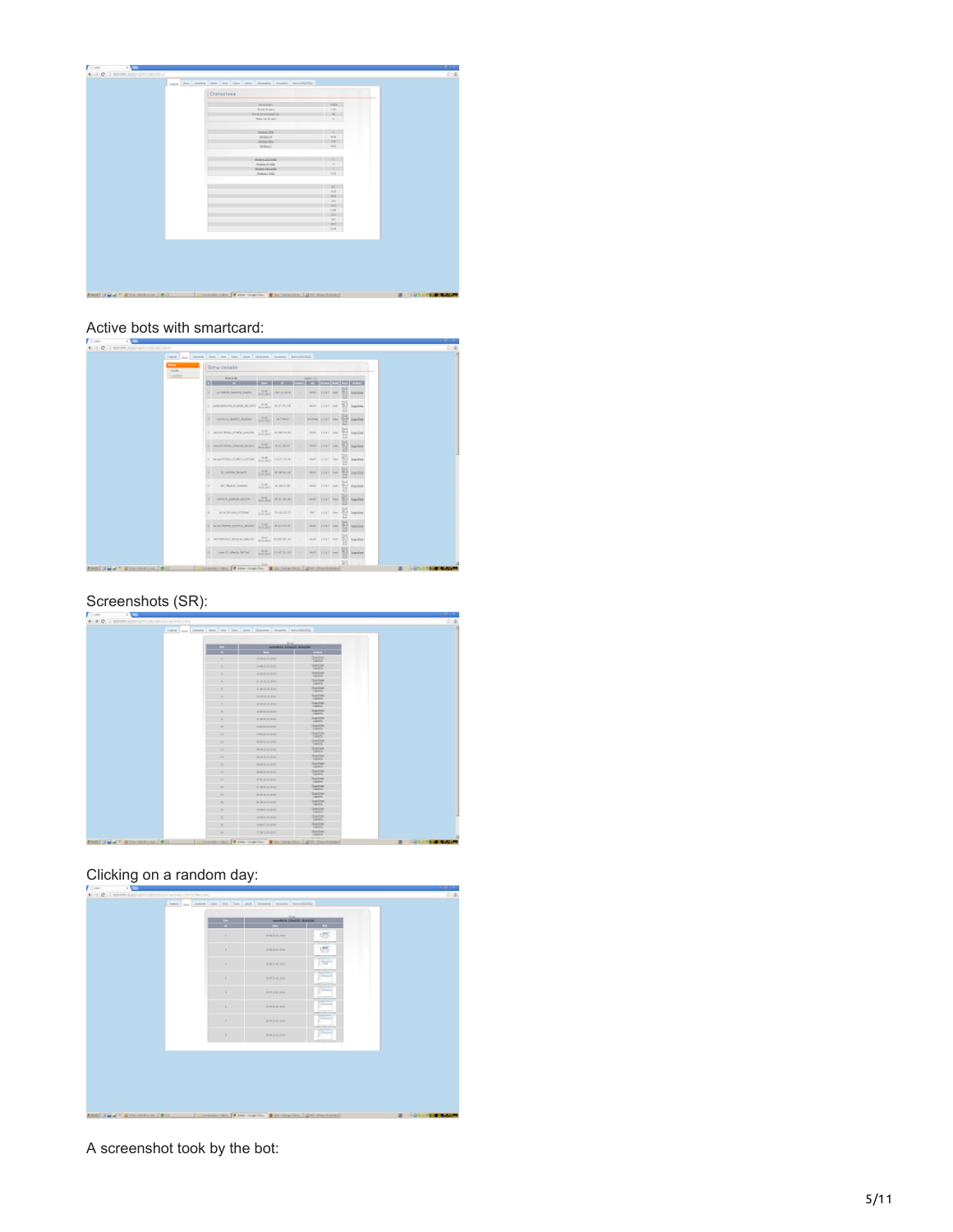| Since Traditioning of Northern D = 0 Contexts, EO F Chas functions  Chall properties  Chart functions                                                                                                                |  |
|----------------------------------------------------------------------------------------------------------------------------------------------------------------------------------------------------------------------|--|
| <b>COLLEGE AND</b>                                                                                                                                                                                                   |  |
| iBank2.ru<br><b>SI Francisco</b>                                                                                                                                                                                     |  |
| k9.<br><b>OSCANNE</b><br><b>Sylvinia Me</b><br>Kingstall (c)<br>internet-benking<br><b>Browner G.Asserver &amp;</b><br>don't contact                                                                                 |  |
| Arrested<br>Terrasenness Artificials (sub-curre)<br><b>Book authors</b> signs as<br><b>Clock corporate money and </b><br>Andersante                                                                                  |  |
| a: Courses<br><b>PARTY BUSINESS TREASURERS INCOME.</b><br><b>Brasil George Street</b><br><b>BUY LINCH COVID-WICKETS</b><br>Kees<br>---<br>FOTA E BLASSTEINS LINE<br>diarra cours<br>a second carrier prints - harves |  |
| _<br>Perentsuses, It survall<br><b>RESIDENCE</b><br>Rear<br>percent.<br>۰<br>clede 19, 5 Total Client<br><b>BALKARY</b><br>"Hotel control".<br>turnatur rannya man                                                   |  |
| <b>Bio corpoles UP</b><br>Detailers was recently<br>anno. N.P. mort . Anna (8)<br><b>E-mailment</b><br><b>Carl College</b>                                                                                           |  |
| A 1994 COLLERY BELLAND                                                                                                                                                                                               |  |
|                                                                                                                                                                                                                      |  |
|                                                                                                                                                                                                                      |  |

# Filelist (FL):







Bot informations: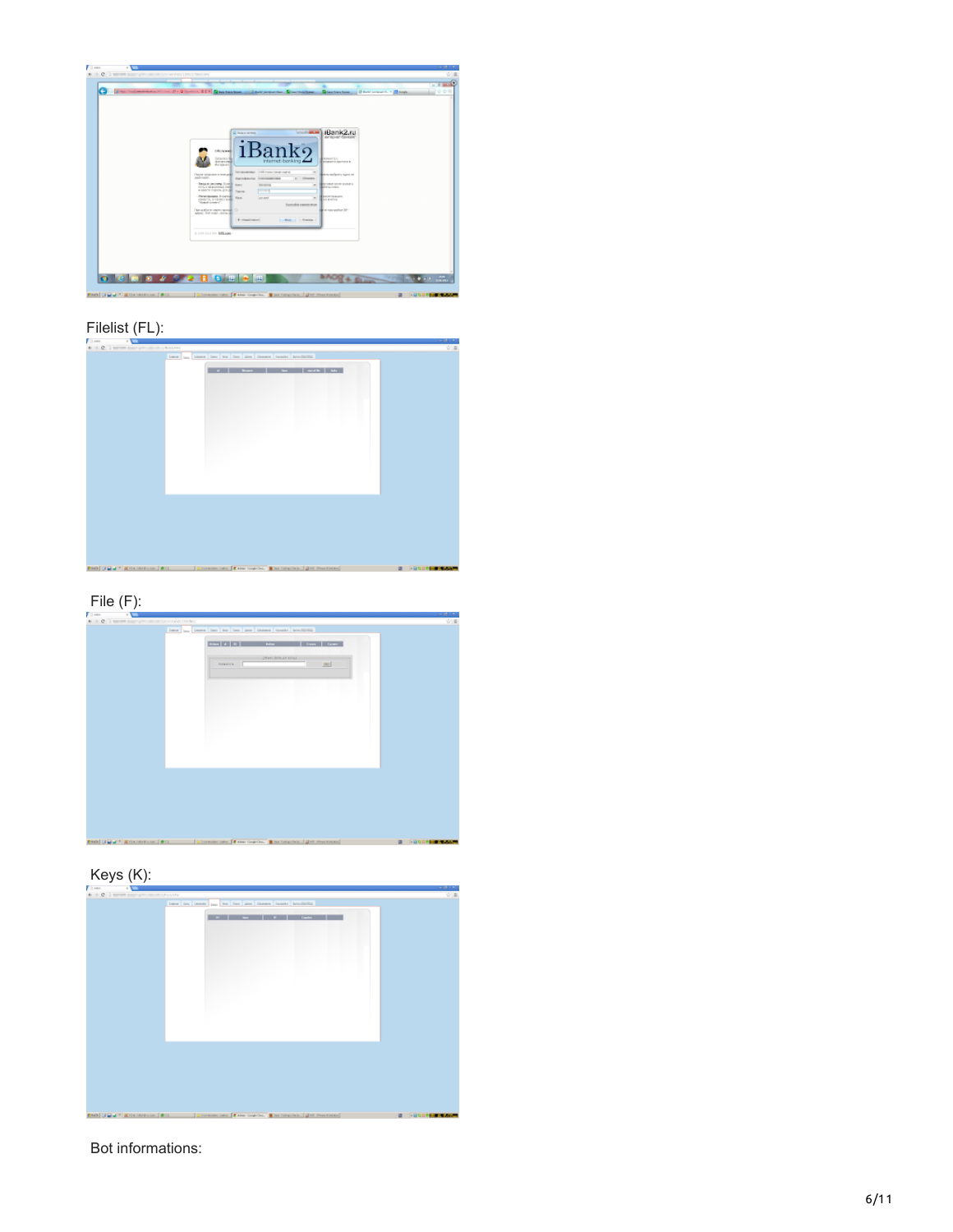|                               | deliverages there. |                        |  |  |
|-------------------------------|--------------------|------------------------|--|--|
| $\mathbb{R}$                  |                    | NEXULATION CO.         |  |  |
| <b>Sylven</b>                 |                    | $1 +$ Kon-             |  |  |
| <b>Spaces</b>                 |                    | <b>BIATAK (SIX</b>     |  |  |
| April Marintenne              |                    | --                     |  |  |
| <b>Tiplers</b>                |                    |                        |  |  |
| <b>Rycall</b>                 |                    | Midwell R.             |  |  |
| <b>Injointern</b>             |                    | 1 Sept.                |  |  |
| between 1                     |                    | M3                     |  |  |
| <b>Constitution</b> injur     |                    | SEXY.                  |  |  |
| <b>Note and If supers</b>     |                    | だかはき 医の中外外の            |  |  |
| <b>Toron</b>                  |                    | <b>BOOTHER</b>         |  |  |
| <b>Corner</b>                 |                    | <b>ILI DUI ILI KAT</b> |  |  |
| <b>Antiquity</b>              |                    | <b>ICOUNTED</b>        |  |  |
| Antique project               |                    | ing in the best.       |  |  |
| <b>Swaps</b>                  |                    | <b>Similar</b>         |  |  |
| <b>Rotario Modernitz anno</b> |                    | <b>Glent</b>           |  |  |
| Jewer                         |                    | <b>Glenn</b>           |  |  |
| Detected felo                 |                    | Glenn                  |  |  |
|                               |                    |                        |  |  |
|                               |                    |                        |  |  |
|                               |                    |                        |  |  |
|                               |                    |                        |  |  |
|                               |                    |                        |  |  |



| Экстра режим                           | <b>• Разблокировать Промсвязь</b>      |  |
|----------------------------------------|----------------------------------------|--|
| Обновление                             | Блокировать Сбер                       |  |
| Snorwpoean, bift                       | Разблокировать Сбер                    |  |
| Разблокировать bift                    | Прокси                                 |  |
| Блокировать Промсаязь                  | Убрать прокси                          |  |
| Разблокировать Промсеязь.              | Получить список файлов                 |  |
| Блокировать Сбер                       | Искать ключи                           |  |
| Разблокировать Сбер                    | Убить ОС                               |  |
| Прокси                                 | Убить бота                             |  |
| Убрать прокси                          | Погучить информацию о компьютере       |  |
| Попучить список файлов                 | Перезагрузить компьютер                |  |
| Искать ключи                           | <b>BSOD</b>                            |  |
| Убить ОС                               | Тормозить вход пользователя            |  |
| Убить бота                             | Прекратить тормозить вход пользователя |  |
| Попучить информацию о компьютере       | Обновить адрес админки                 |  |
| Перезагрузить компьютер                | Блокировать BSS-offline                |  |
| BSOD                                   | Разблокировать BSS-offline             |  |
| Тормозить вход пользователя            | Обновить специальной версией           |  |
| Прекратить тормозить вход пользователя | Снимок экрана                          |  |
| Обновить адрес админки                 | Подлжнить модуль                       |  |

## Download list:



Some task urls: hxxp://whispers.ru/upload/term.exe hxxp://178.18.249.11/cono.exe hxxp://hoombauls.com/cono.exe hxxp://deluxe1924.com/cc/d.exe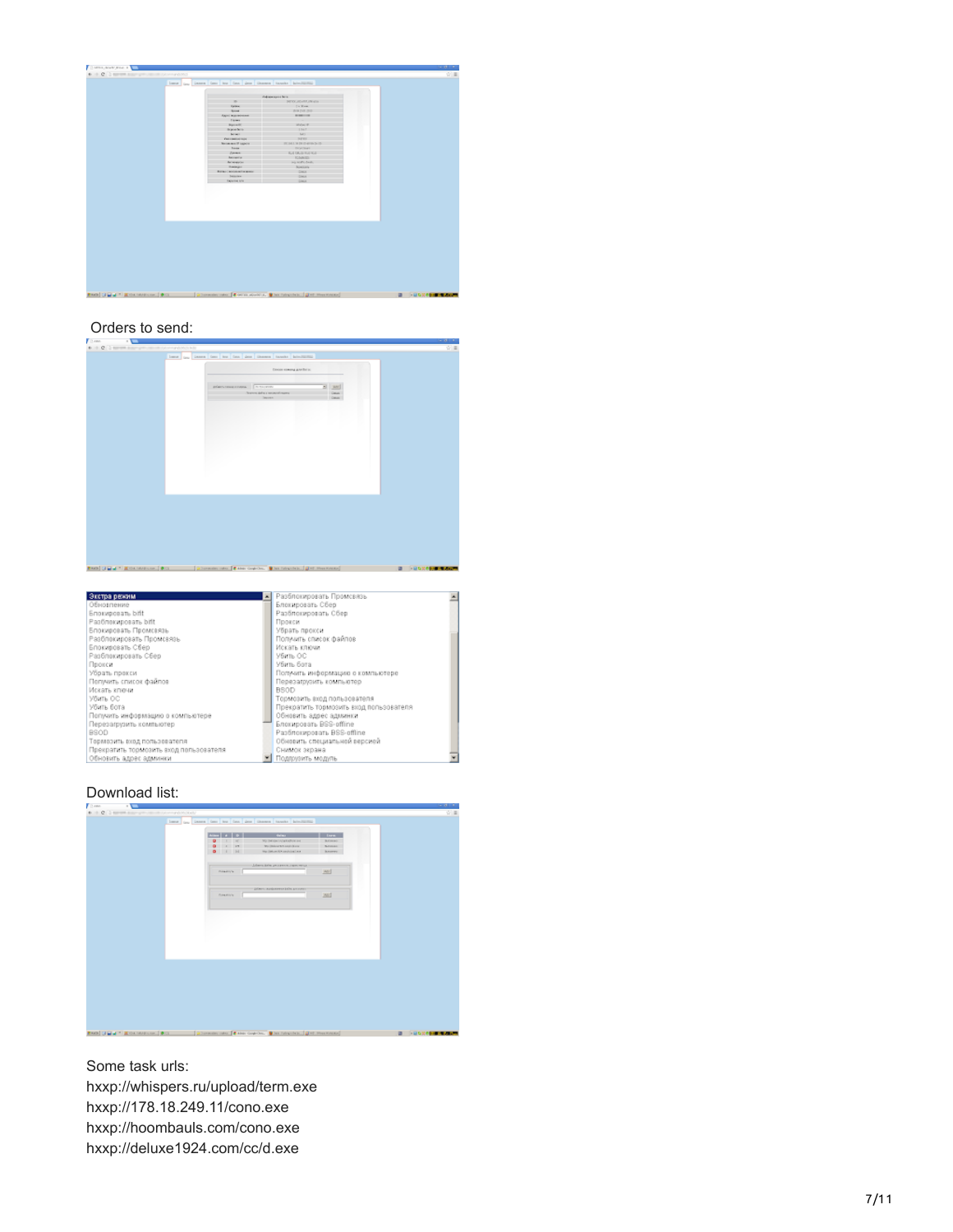hxxp://deluxe1924.com/cc/car2.exe hxxp://hoombauls.com/cono.exe hxxp://gramma.pro/update.exe hxxp://girgrozn.narod2.ru/01/CONO.exe hxxp://deluxe1924.com/cc/picpic.exe hxxp://gramma.pro/update.exe hxxp://deluxe1924.com/cc/fun2101.exe hxxp://www.mobi-sys.ru/en/lox.exe hxxp://likeme.pro/update.exe hxxp://ejdovberk.org/MRD.exe hxxp://www.enmtp.com/admin/lunt30.exe hxxp://178.18.249.10/exel.exe hxxp://deluxe1924.com/cc/picpic.exe hxxp://orlik.pro/update1.exe hxxp://whispers.ru/upload/MLN1.exe hxxp://www.enmtp.com/admin/termclean.exe hxxp://www.enmtp.com/admin/IMRD.exe

Some files can be found here: <http://vxvault.siri-urz.net/ViriList.php?IP=209.61.202.242> Hide:



Lookup:



add: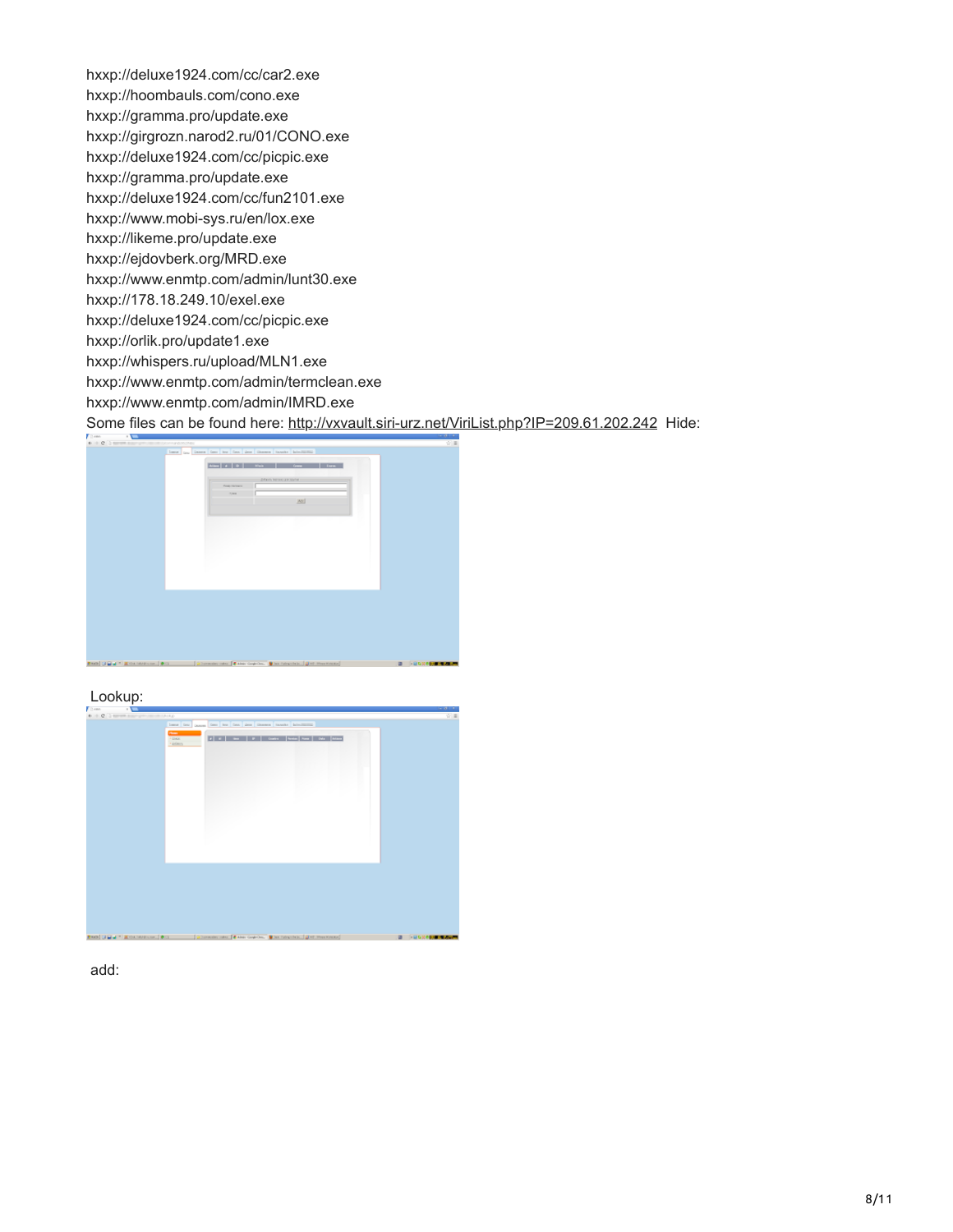| lease less passes line less des plus Genera bandes production<br><b>Planet</b><br>Affairs Art List Listens<br>$+13600$<br>· Administration<br>$\sim$<br><b>MAY</b><br><b>Trailer Sell Service</b><br>Calgorization for<br>Telephone<br>makers communities?<br>Color: research low cars:<br>RAHA) | Com-<br>- 1<br>4 + C Department of the University | <b>ALCOHOL: N</b><br>立画 |
|--------------------------------------------------------------------------------------------------------------------------------------------------------------------------------------------------------------------------------------------------------------------------------------------------|---------------------------------------------------|-------------------------|
|                                                                                                                                                                                                                                                                                                  |                                                   |                         |
|                                                                                                                                                                                                                                                                                                  |                                                   |                         |

## Banks:

| 6 0 C Deposit companies in the results |                                  |    |                                                  |                              |                                                                |                                                                                                                                                                                                                                                                                              |                                                                      |  |
|----------------------------------------|----------------------------------|----|--------------------------------------------------|------------------------------|----------------------------------------------------------------|----------------------------------------------------------------------------------------------------------------------------------------------------------------------------------------------------------------------------------------------------------------------------------------------|----------------------------------------------------------------------|--|
|                                        | Luma Gra Cancer.                 |    | Less line Corn Jane Giovanni Innoche Admittantia |                              |                                                                |                                                                                                                                                                                                                                                                                              |                                                                      |  |
|                                        | -<br>LABORDERS                   |    | I-bank bifft                                     |                              |                                                                |                                                                                                                                                                                                                                                                                              |                                                                      |  |
|                                        | <b>Kinstein</b> Ind.             |    |                                                  |                              |                                                                |                                                                                                                                                                                                                                                                                              |                                                                      |  |
|                                        | <b>SHOOLTEN</b><br>Lietaklika (* |    | n                                                |                              |                                                                | <b>Service</b>                                                                                                                                                                                                                                                                               | <b>Ladia</b>                                                         |  |
|                                        | <b>KANSING AT</b><br>inisterial. |    | subclock tils make antica in                     | 1411<br>PERSONAL PROPERTY    |                                                                | <b>ALL CALL AVE</b>                                                                                                                                                                                                                                                                          | <b>In Accident</b><br><b>CERVITARIA</b><br>TAAH A                    |  |
|                                        | 166.07, 201<br><b>Geologic</b>   |    | <b>STATISTICS</b> IN AN AMERICAN                 | 11.04<br><b>ILHURO THURS</b> | <b>CORP</b>                                                    | <b>Sources</b>                                                                                                                                                                                                                                                                               | <b>Statistics</b><br><b><i><u>THEFT CAR</u></i></b><br><b>SAMILE</b> |  |
|                                        | <b>EMOCKY</b><br><b>Della</b>    |    | 140004-03403-0000                                |                              |                                                                | <b><i><u>Property Common States States In the Common States In the Common States In the Common States In the Common States In the Common States In the Common States In the Common States In the Common States In the Common States </u></i></b><br><b>Service Construction Construction</b> | <b>San Franc</b><br>$\sim$<br>- 1                                    |  |
|                                        | <b>TAXX</b><br><b>General</b>    |    | analysis additioned futures and                  | posts.                       | <b>Corp.</b><br>allowance. Understand                          | Total product                                                                                                                                                                                                                                                                                | <b>Sucker</b><br><b>Lewis Ave.</b><br><b>CARBIN</b>                  |  |
|                                        | ducat, 32<br><b>KONNATE</b>      |    | <b>U-CALI AGANI SIVEN</b>                        | <b>WIN</b>                   | $-22.01$<br><b>WILLIAMS UNLESSED</b>                           | Distance interested comes and                                                                                                                                                                                                                                                                | <b>Sunday</b><br>General<br><b>Call Etty</b>                         |  |
|                                        | nodd.<br>della i                 |    | rooms Arkenau story has                          | MAY 1                        | $-200$<br>artist law at 104 Kit Millery                        | circumstriated, i supran-                                                                                                                                                                                                                                                                    | <b>Truckles</b><br><b>CERTIFICO</b><br><b>DATE:</b>                  |  |
|                                        | tanny shawing<br><b>DOMAL</b>    |    | MAJOR MARIE BUNNE                                | <b>STAIL</b>                 | <b>COLLA</b><br>FRMT BER                                       | allow I are allowance                                                                                                                                                                                                                                                                        | manier<br><b>Care care</b><br><b>Contractor</b>                      |  |
|                                        | immeter id<br>28040527           |    | Gloria Stillight showed                          | 30.40                        | CHANT SULLEO                                                   | rancia è<br>https://bert.educt.co/HK ligendos.co/And                                                                                                                                                                                                                                         | <b>Statistics</b><br>CHARLES<br><b>CAR MOLL</b>                      |  |
|                                        |                                  |    | <b>Autobiot Senitor Service</b>                  | <b>KG</b>                    | <b>COM</b><br>\$1.10 Mil. 25 PLAYER                            | and you                                                                                                                                                                                                                                                                                      | <b>Sucker</b><br><b>Lewis and</b><br><b>CARTER</b>                   |  |
|                                        |                                  |    | In Televisionistic Schools Package               |                              | 2195 2195<br>ASSAULT TELEVIS                                   |                                                                                                                                                                                                                                                                                              | <b>Duncing</b><br>General<br>Call Brita                              |  |
|                                        |                                  | ×  | BLASS SURA                                       | <b>British</b>               | <b>STAR</b><br><b>AGAIL ISSUED</b>                             | <b>Normal</b>                                                                                                                                                                                                                                                                                | <b>Transfere</b><br><b>CANTING</b><br>Del Kille                      |  |
|                                        |                                  |    | at we emissed today and a                        | Sci.                         | <b>WOLF</b><br>B-ENT TENDO                                     |                                                                                                                                                                                                                                                                                              | <b>Nourantee</b><br>Caracteri<br>Total Art Inc.                      |  |
|                                        |                                  |    | IS BOULDING AND IT                               |                              | <b>ASSIS HAND</b>                                              | World American Arts of Arts of Links                                                                                                                                                                                                                                                         | <b>Northeas</b><br>Lewis and<br><b>CASE PROD</b>                     |  |
|                                        |                                  |    | <b><i>KOLORIZON, DOWN, TOOS,</i></b>             | SCALL:                       | <b>Should</b><br><b>ATLAST SERIES</b>                          | Max 15 Advise and Autobio Admitted them                                                                                                                                                                                                                                                      | National<br>Leenard<br><b>Judittion</b>                              |  |
|                                        |                                  |    | DOMA CATALOGICAL                                 |                              | <b>BOY HILL</b><br><b>B.M.MET. VERLETT</b>                     | <b><i>Gloridan State</i></b>                                                                                                                                                                                                                                                                 | <b>Suppliers</b><br>Granad<br><b>CARDON</b>                          |  |
|                                        |                                  |    | Document Lesson                                  | <b>MAY</b>                   | <b>COLLECT</b><br><b>WHO ARE \$1.00 Block and \$1.00 Block</b> | Greenway and area for                                                                                                                                                                                                                                                                        | <b>Sunder</b><br>SANTONICO<br>5415                                   |  |
|                                        |                                  | e. | <b>ESCRIPTION AND IN A REPORT</b>                |                              | MAY 1998<br><b>BASERY INSIDE</b>                               | <b>MATSUM</b> THE                                                                                                                                                                                                                                                                            | <b>Truckles</b><br><b>GRACES</b><br><b>Contactor</b>                 |  |

### Download:

|                               | Lane Low Center Lane line Corp. Down Channel Lanche Admittable |                |             |                    |                    |  |
|-------------------------------|----------------------------------------------------------------|----------------|-------------|--------------------|--------------------|--|
| <b>Service</b><br>+100kMXDEAT | ы                                                              | <b>CONTENT</b> | --          | Linday Dodge Links |                    |  |
| · Kissanhid                   | Lands Delt East Links                                          |                | <b>HOWA</b> |                    |                    |  |
| · SHOOLER LI                  |                                                                |                |             |                    | <b>Jumieni</b>     |  |
| La listabilità e il           |                                                                |                |             |                    |                    |  |
| <b>ELECTRICAL</b>             | I seem mentioned with River                                    |                |             |                    | Dominal L          |  |
| · insidential                 |                                                                |                |             |                    |                    |  |
| DATE 22                       | I seemalisticated with Nines                                   |                |             |                    | <b>Jumient</b> J.  |  |
| Gentled                       |                                                                |                |             |                    |                    |  |
| <b>ENGINEE</b>                | · accountabilities and a street                                |                |             |                    | <b>Detroited A</b> |  |
| $L = 1$                       |                                                                |                |             |                    |                    |  |
| <b>Bulletin</b>               |                                                                |                |             |                    |                    |  |
| · Delegated                   | 4 percentages when the state where                             |                |             |                    | 1 Echit            |  |
| mon.b)                        |                                                                |                |             |                    |                    |  |
| <b>SCOMMISS</b>               | a semi-stationing philip swear                                 |                |             |                    | 1 <b>Inches</b>    |  |
| tools.                        |                                                                |                |             |                    |                    |  |
| <b>Silver</b>                 | Carmonadores 20 mess                                           |                |             |                    |                    |  |
| tmaximiz                      |                                                                |                |             |                    | 1 1 Bichell        |  |
| <b>DOM:L</b>                  |                                                                |                |             |                    |                    |  |
| · included by                 | 4 seats clubs with a strain where                              |                |             |                    | 1 Boston           |  |
| · paperdict                   |                                                                |                |             |                    |                    |  |
|                               | V MODELENDER EDGE ANNA PARA                                    |                |             |                    | 1 BostonLL         |  |
|                               |                                                                |                |             |                    |                    |  |
|                               |                                                                |                |             |                    |                    |  |
|                               | N MINIMUMENT STOCK NEWS PARKA                                  |                |             |                    | 1 Donkell          |  |
|                               |                                                                |                |             |                    |                    |  |
|                               | It seems ment music service retries                            |                |             |                    | Download I         |  |
|                               |                                                                |                |             |                    |                    |  |
|                               | Il anno mentione anno 1979.                                    |                |             |                    | <b>Jumieni</b>     |  |
|                               |                                                                |                |             |                    |                    |  |
|                               |                                                                |                |             |                    |                    |  |
|                               | If announced many points refers                                |                |             |                    | Dominal L          |  |
|                               |                                                                |                |             |                    |                    |  |
|                               | reasonabilities and provide referen-                           |                |             |                    | 1 Dominat J        |  |
|                               |                                                                |                |             |                    |                    |  |
|                               | 6 arms indicated and parties. When                             |                |             |                    | $1$   Include      |  |
|                               |                                                                |                |             |                    |                    |  |
|                               | a provident near which we are to be being                      |                |             |                    |                    |  |

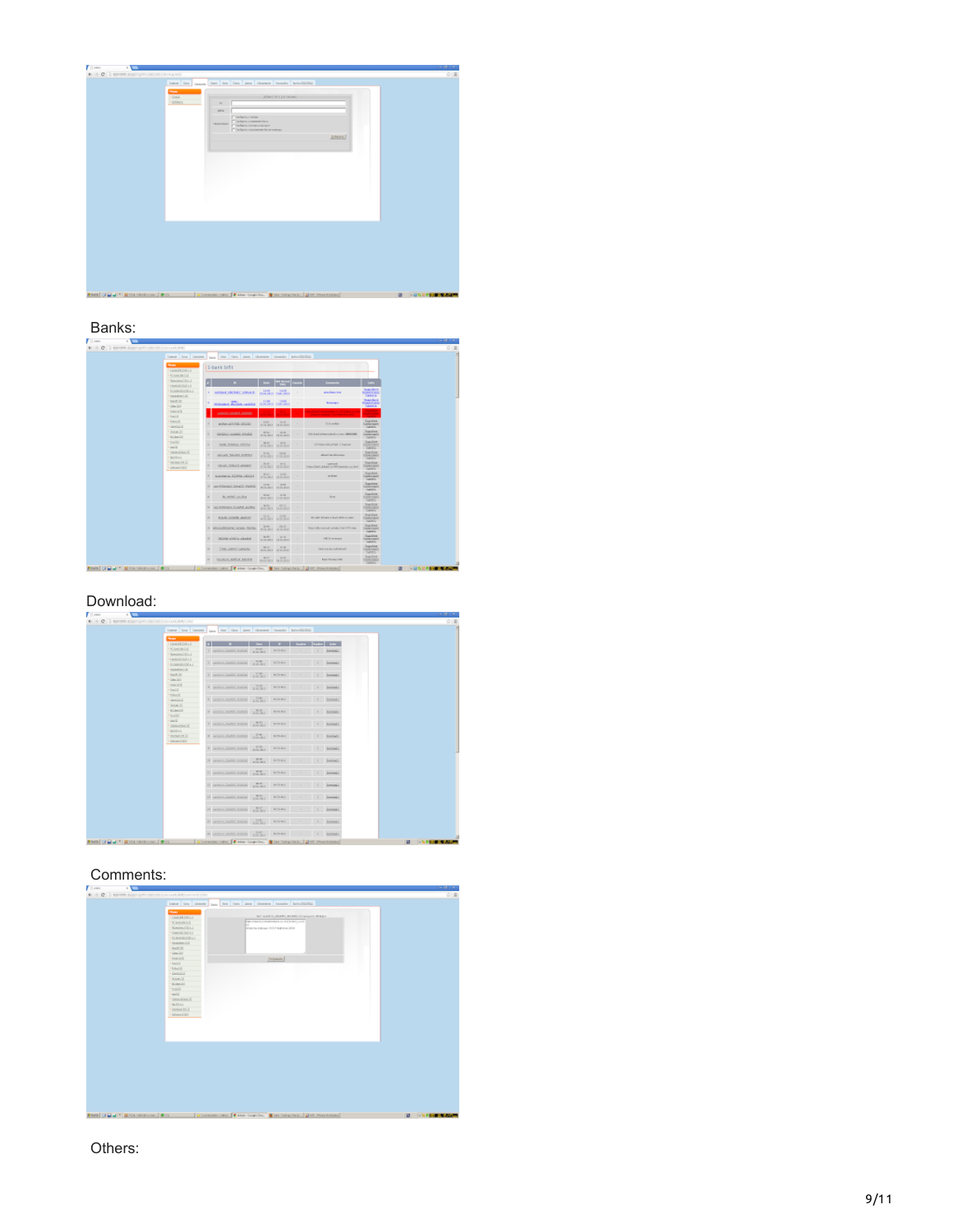| <b>Home</b>                                      | leave the teams ten and ten deal thoses hands accounts             |                    |    |                                                                    |  |  |
|--------------------------------------------------|--------------------------------------------------------------------|--------------------|----|--------------------------------------------------------------------|--|--|
| $+0.5x$<br>189                                   | Putty                                                              |                    |    |                                                                    |  |  |
| 4 Millenburg<br>at.<br><b>LOOK</b><br>· it&lengt | $\overline{\phantom{a}}$<br>1 Glorian private August 1 Marchin McI | <b>I see I was</b> |    | -<br><b>Counties</b><br>Control and<br>DOS:<br><b>Danibac</b>      |  |  |
| <b>RINX</b>                                      | a percentary sense reconstant<br><b>ENGINEERING HOWARDS</b>        |                    | m. | <b>GENERAL</b><br><b>Classified</b><br>Genetical.<br><b>During</b> |  |  |
|                                                  |                                                                    |                    |    |                                                                    |  |  |
|                                                  |                                                                    |                    |    |                                                                    |  |  |
|                                                  |                                                                    |                    |    |                                                                    |  |  |
|                                                  |                                                                    |                    |    |                                                                    |  |  |
|                                                  |                                                                    |                    |    |                                                                    |  |  |
|                                                  |                                                                    |                    |    |                                                                    |  |  |
|                                                  |                                                                    |                    |    |                                                                    |  |  |

## Search via IP:

| <b>STATE</b><br>Com-                                                                                  | $-101 - 1$              |
|-------------------------------------------------------------------------------------------------------|-------------------------|
| # + @ Department of the two con-                                                                      | 安昌                      |
| lease four bonnes date can don down thomas bonnie advertising                                         |                         |
|                                                                                                       |                         |
| <b>Charles</b><br><b>Red Site</b><br>$+3063.362$                                                      |                         |
| · house it<br><b>Financial</b>                                                                        |                         |
| $[$ (sect.)                                                                                           |                         |
|                                                                                                       |                         |
|                                                                                                       |                         |
|                                                                                                       |                         |
|                                                                                                       |                         |
|                                                                                                       |                         |
|                                                                                                       |                         |
|                                                                                                       |                         |
|                                                                                                       |                         |
|                                                                                                       |                         |
|                                                                                                       |                         |
|                                                                                                       |                         |
|                                                                                                       |                         |
|                                                                                                       |                         |
|                                                                                                       |                         |
|                                                                                                       |                         |
|                                                                                                       |                         |
|                                                                                                       |                         |
|                                                                                                       |                         |
|                                                                                                       |                         |
|                                                                                                       |                         |
|                                                                                                       |                         |
|                                                                                                       |                         |
|                                                                                                       |                         |
|                                                                                                       |                         |
|                                                                                                       |                         |
|                                                                                                       |                         |
|                                                                                                       |                         |
|                                                                                                       |                         |
|                                                                                                       |                         |
|                                                                                                       |                         |
|                                                                                                       |                         |
|                                                                                                       |                         |
| RMS (Jimal * Richmondon   813   Januari 1941   Entertainment   Branch 1941   September   Distribution | <b>22 November 2006</b> |
|                                                                                                       |                         |